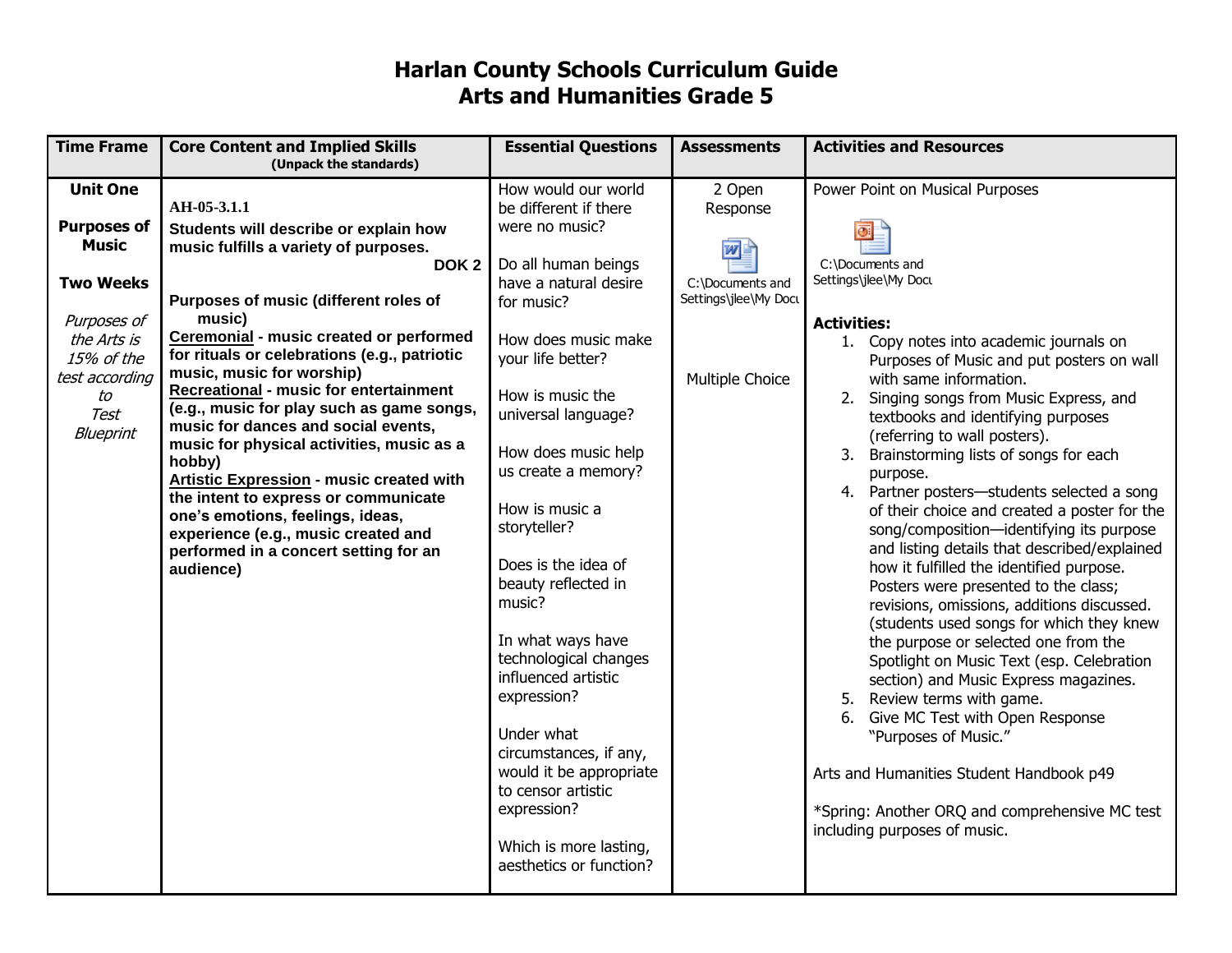| <b>Unit Two</b>    | AH-05-3.2.1                                                                                                                                                                                                                                                                                                                                                                                                                                                                                                                                                                                                                                                                                 | What do you think<br>Henry David Thoreau<br>means when he says,<br>"When I hear music, I<br>fear no danger, I am<br>invulnerable, I see no<br>foe. I am related to<br>the earliest times, and<br>to the latest?<br>How has dance evolved | 1 Open                                                                                                                                                                                                                      | <b>Activities:</b>                                                                                                                                                                                                                                                                                                                                                                                                                                                                                                                                                                                                                                                                                                                                                                                                                                                                                                                                         |
|--------------------|---------------------------------------------------------------------------------------------------------------------------------------------------------------------------------------------------------------------------------------------------------------------------------------------------------------------------------------------------------------------------------------------------------------------------------------------------------------------------------------------------------------------------------------------------------------------------------------------------------------------------------------------------------------------------------------------|------------------------------------------------------------------------------------------------------------------------------------------------------------------------------------------------------------------------------------------|-----------------------------------------------------------------------------------------------------------------------------------------------------------------------------------------------------------------------------|------------------------------------------------------------------------------------------------------------------------------------------------------------------------------------------------------------------------------------------------------------------------------------------------------------------------------------------------------------------------------------------------------------------------------------------------------------------------------------------------------------------------------------------------------------------------------------------------------------------------------------------------------------------------------------------------------------------------------------------------------------------------------------------------------------------------------------------------------------------------------------------------------------------------------------------------------------|
|                    | Students will describe or explain how                                                                                                                                                                                                                                                                                                                                                                                                                                                                                                                                                                                                                                                       | through time?                                                                                                                                                                                                                            | Response                                                                                                                                                                                                                    | 1. Core Content terms with                                                                                                                                                                                                                                                                                                                                                                                                                                                                                                                                                                                                                                                                                                                                                                                                                                                                                                                                 |
| <b>Purposes of</b> | dance fulfills a variety of purposes.                                                                                                                                                                                                                                                                                                                                                                                                                                                                                                                                                                                                                                                       |                                                                                                                                                                                                                                          | Dance with a                                                                                                                                                                                                                | definitions/examples in academic                                                                                                                                                                                                                                                                                                                                                                                                                                                                                                                                                                                                                                                                                                                                                                                                                                                                                                                           |
| <b>Dance</b>       | DOK <sub>2</sub>                                                                                                                                                                                                                                                                                                                                                                                                                                                                                                                                                                                                                                                                            | How can dance pass on                                                                                                                                                                                                                    | Purpose 1                                                                                                                                                                                                                   | journals and on wall posters.                                                                                                                                                                                                                                                                                                                                                                                                                                                                                                                                                                                                                                                                                                                                                                                                                                                                                                                              |
| <b>One Week</b>    | Purposes of dance: (different roles of<br>dance)<br>Ceremonial - dances created or<br>performed for rituals or celebrations (e.g.,<br>dances of Native Americans and West<br>Africans to celebrate life events such as<br>harvest, ritual dances associated with<br>worship)<br>Recreational - dancing for entertainment,<br>to support recreational activities (e.g.,<br>ballroom, line dancing, aerobic dance,<br>dance as a hobby)<br>Artistic Expression - dance created with<br>the intent to express or communicate<br>emotion, feelings, ideas, (e.g., ballet, tap<br>dance, modern dance, dance created and<br>performed in a concert and/or theatrical<br>setting for an audience) | tradition and culture?<br>How is dance a<br>language?<br>How and what can we<br>communicate through<br>dance?<br>What impact does<br>culture and society<br>have on the role of<br>dance in that culture or<br>society?                  | C:\Documents and<br>Settings\jlee\My Docu<br>Dance with a<br>Purpose ORQ 2<br>C:\Documents and<br>Settings\jlee\My Docu<br>Purposes of<br>Dance Sample<br><b>Answers</b><br>四目<br>C:\Documents and<br>Settings\jlee\My Docu | 2. Viewed and performed the Zuni Harvest<br>Dance, Goin' to<br>To Boston, and Little Johnny Brown (Dance<br>Toolkit) and discussed purposes<br>(ceremonial and recreational). Discussed<br>the purposes of other dances (Hokey<br>Pokey, twist, square dance, rain dance,<br>hunting dance, war dance, and ballet).<br>3. Partner Posters---Students selected a<br>dance of their choice, identified the<br>purpose and gave details that<br>described/explained how the dance fulfilled<br>that purpose.<br>4. Presented/discussed posters; reteaching as<br>needed.<br>5. Gave Open Response Item.<br>*Spring---will review purposes, view except of<br>ballet, and have students create an artistic<br>dance for class that creates a mood or tells a<br>story. (If time permits will have them describe<br>(via OR) how a dance might convey an<br>emotion or given situation).<br>Include Dance purposes on comprehensive<br>Music and Dance MC test. |
|                    |                                                                                                                                                                                                                                                                                                                                                                                                                                                                                                                                                                                                                                                                                             |                                                                                                                                                                                                                                          | Multiple Choice                                                                                                                                                                                                             | Arts and Humanities Student Handbook, p.65                                                                                                                                                                                                                                                                                                                                                                                                                                                                                                                                                                                                                                                                                                                                                                                                                                                                                                                 |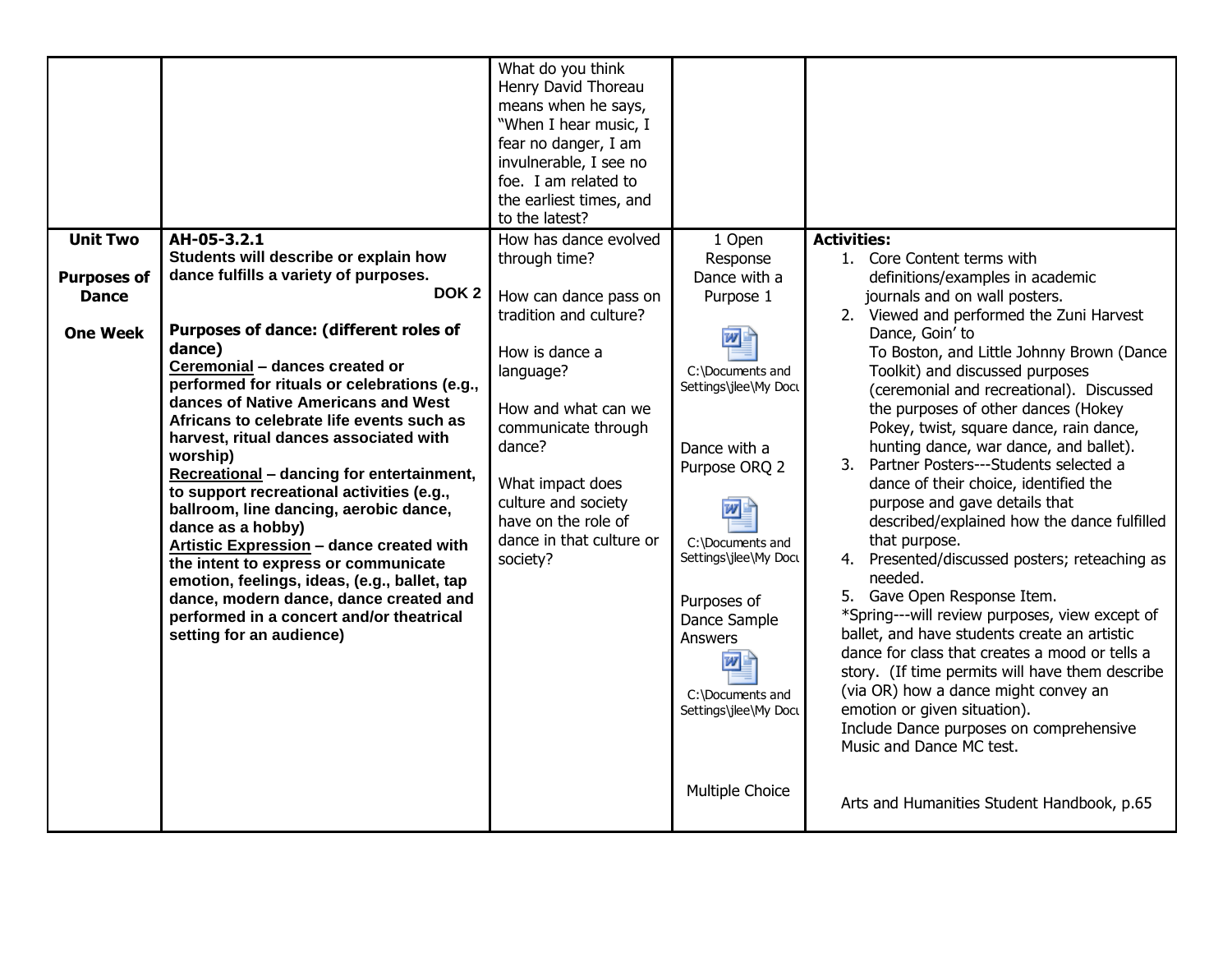| <b>Unit Three</b>  | AH-05-3.3.1                                     | What role has drama      | 1 Open          | Students will copy drama terms and definitions in    |
|--------------------|-------------------------------------------------|--------------------------|-----------------|------------------------------------------------------|
|                    | Students will describe or explain how           | played in human          | Response        | Arts and Humanities journals and provide a drama     |
| <b>Purposes of</b> | drama/theatre fulfills a variety of             | history?                 |                 | example for each purpose.                            |
| <b>Drama</b>       | purposes.                                       |                          | Multiple Choice |                                                      |
|                    | DOK <sub>2</sub>                                | Why have people from     |                 | Students will read, act-out, and create a variety of |
| <b>One Week</b>    |                                                 | the earliest of times    |                 | dramatic works created for each of the purposes.     |
|                    | Purposes of drama: (different roles of          | until now created        |                 |                                                      |
|                    | drama)                                          |                          |                 |                                                      |
|                    | Sharing the human experience-to                 | drama?                   |                 | Arts and Humanities Student Handbook, p.94.          |
|                    | express or communicate emotion,                 |                          |                 |                                                      |
|                    | feelings, ideas, information through            | How does drama across    |                 |                                                      |
|                    | dramatic works (e.g. storytelling, role         | time and place help      |                 |                                                      |
|                    | playing, narrative works)                       | people share the         |                 |                                                      |
|                    | Passing on tradition and culture- to            | human experience?        |                 |                                                      |
|                    | express or communicate feelings, ideas,         |                          |                 |                                                      |
|                    | information (e.g., narrative, storytelling,     | How does drama help      |                 |                                                      |
|                    | folktales, myths and legends)                   | pass on tradition and    |                 |                                                      |
|                    | Recreational: drama for entertainment           | culture?                 |                 |                                                      |
|                    | (e.g., drama/theatre as a hobby)                |                          |                 |                                                      |
|                    | <b>Artistic Expression - drama created with</b> | What role does the       |                 |                                                      |
|                    | the intent to express or communicate            | audience play in a       |                 |                                                      |
|                    |                                                 | drama fulfilling its     |                 |                                                      |
|                    | emotion, feelings, ideas, information (e.g.,    |                          |                 |                                                      |
|                    | dramatic works created and performed by         | purpose?                 |                 |                                                      |
|                    | actors in a threatrical setting for an          |                          |                 |                                                      |
|                    | audience)                                       | What did Shakespeare     |                 |                                                      |
|                    |                                                 | mean when he said        |                 |                                                      |
|                    |                                                 | that the purpose of      |                 |                                                      |
|                    |                                                 | theatre is, "To hold the |                 |                                                      |
|                    |                                                 | mirror up to Nature"?    |                 |                                                      |
| <b>Unit Four</b>   | AH-05-3.3.1                                     | In what ways do artists  | 1 Open          | Art Prints:                                          |
|                    | Students will describe or explain how           | express what they think  | Response        | Arthur Dove, "Foghorns"                              |
| <b>Purposes of</b> | drama/theatre fulfills a variety of             | and feel?                |                 | Artistic Expression: Artwork to express and idea     |
| <b>Visual Art</b>  | purposes.                                       |                          | Multiple Choice |                                                      |
|                    | DOK <sub>2</sub>                                | Who determines the       |                 | Ford Madox Brown, "The Last of England"              |
| <b>One Week</b>    |                                                 | meaning of art?          |                 | Frederick Salmson Hugo, "The Gate Between Delby      |
|                    | Purposes of drama/theatre: (different           |                          |                 | Narrative Purpose- Use the artwork as a              |
|                    | roles of art)                                   | How can a picture be     |                 | springboard for integrating art and writing.         |
|                    | Ceremonial - ritual, celebration, artworks      | worth a thousand         |                 |                                                      |
|                    | created to support worship ceremonies           | words?                   |                 | Arts and Humanities Student Handbook, p. 113.        |
|                    | (e.g., ceremonial masks)                        |                          |                 |                                                      |
|                    | Artistic expression - artwork to express        | What role has Visual     |                 |                                                      |
|                    | or communicate emotion, ideas,                  |                          |                 |                                                      |
|                    | feelings (e.g., for self-expression, to         | Arts played in human     |                 |                                                      |
|                    | decorate or beautify objects)                   | history?                 |                 |                                                      |
|                    | Narrative - Artworks that tell stories,         |                          |                 |                                                      |
|                    | describe and illustrate experiences, or         | Why do human beings      |                 |                                                      |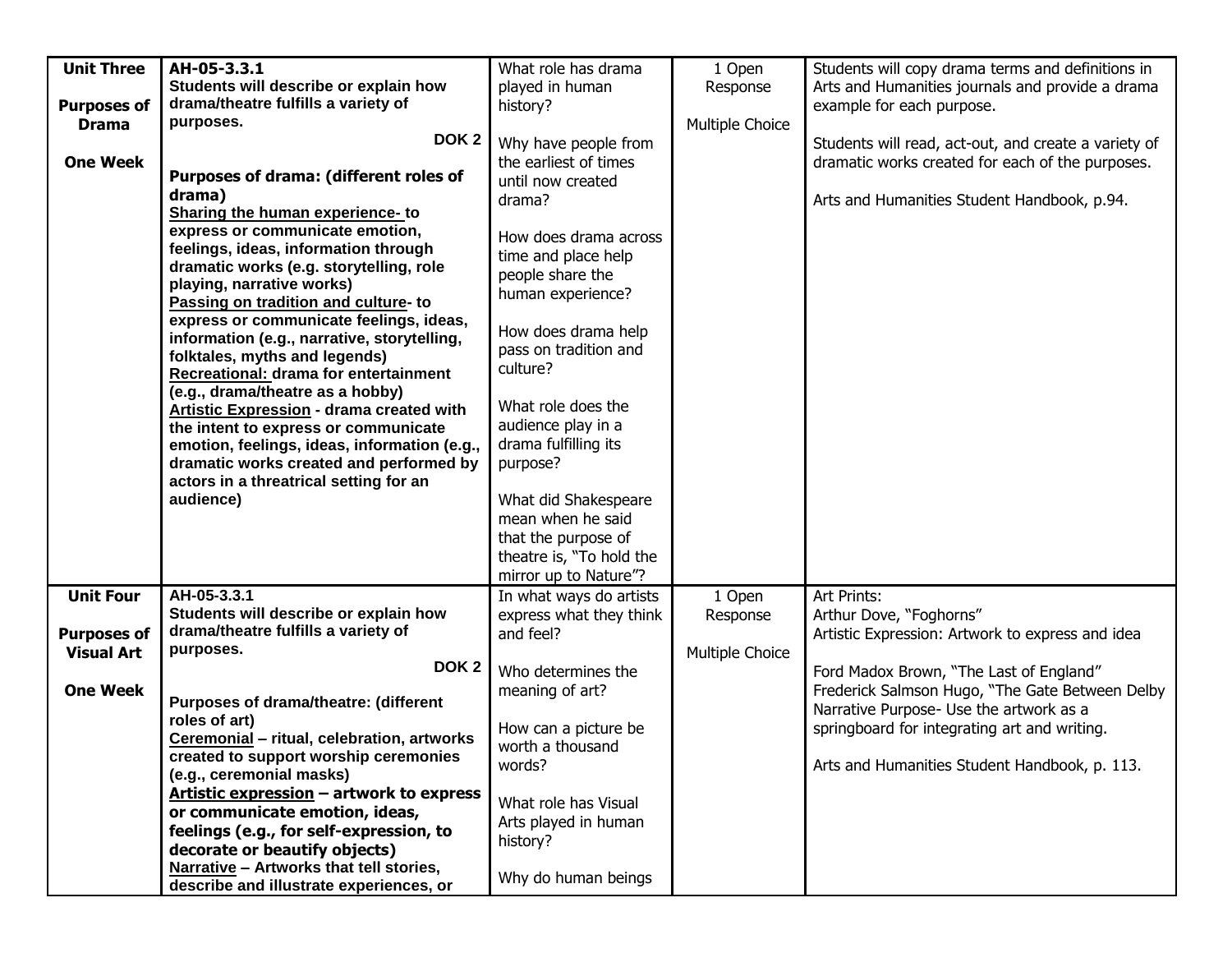|                               | communicate ideas or information, art to<br>document important or historical events<br>(e.g., Native American totem poles, cave<br>and wall paintings)<br>Functional - artistic objects used in<br>everyday life (e.g., pottery, quilts,<br>baskets.) | create works of art?<br>How does Visual Art<br>help people across time<br>and place share the<br>human experience?<br>How do the Visual Arts<br>pass on the traditions<br>and cultures of a<br>particular group of<br>people or a period of<br>time? |                             |                                                                                           |
|-------------------------------|-------------------------------------------------------------------------------------------------------------------------------------------------------------------------------------------------------------------------------------------------------|------------------------------------------------------------------------------------------------------------------------------------------------------------------------------------------------------------------------------------------------------|-----------------------------|-------------------------------------------------------------------------------------------|
| <b>Unit Five</b>              | AH-05-1.1.1                                                                                                                                                                                                                                           | How are the elements                                                                                                                                                                                                                                 | 3 Open                      | 网里                                                                                        |
|                               | Students will analyze or explain the use                                                                                                                                                                                                              | of music infinite?                                                                                                                                                                                                                                   | Response                    |                                                                                           |
| <b>Structures</b><br>in Music | of elements of music in a variety of<br>music.                                                                                                                                                                                                        | How can each musical                                                                                                                                                                                                                                 | Questions                   | C:\Documents and<br>Settings\jlee\My Docu                                                 |
|                               | DOK <sub>3</sub>                                                                                                                                                                                                                                      | composition that is                                                                                                                                                                                                                                  |                             |                                                                                           |
| <b>Five weeks</b>             |                                                                                                                                                                                                                                                       | created be unique                                                                                                                                                                                                                                    | 四                           | <b>Melody Lesson Plan</b>                                                                 |
|                               | <b>Elements of music:</b>                                                                                                                                                                                                                             | when all use the same                                                                                                                                                                                                                                | C:\Documents and            |                                                                                           |
| Structures in                 | Rhythm - time signature (2/4, 3/4, 4/4), bar                                                                                                                                                                                                          | elements?                                                                                                                                                                                                                                            | Settings\jlee\My Docu       | $W_{\parallel}$                                                                           |
| the Arts is                   | lines, rhythmic durations (whole, half,                                                                                                                                                                                                               |                                                                                                                                                                                                                                                      |                             | C:\Documents and                                                                          |
| 55% of the                    | quarter, eighth notes and rests), measure<br>Tempo - steady beat, slow, fast                                                                                                                                                                          | What role does silence                                                                                                                                                                                                                               | <b>Animal</b>               | Settings\jlee\My Docu                                                                     |
| test according                | Melody - shape, direction (pitches move up,                                                                                                                                                                                                           | play in the creation of                                                                                                                                                                                                                              | <b>Character</b>            | <b>Melody Jigsaw</b>                                                                      |
| to test                       | down, by step, by skip, stay the same),                                                                                                                                                                                                               | musical sound?                                                                                                                                                                                                                                       | <b>Sounds ORQ</b>           |                                                                                           |
| blueprint                     | treble clef sign, pitch notation (notes from                                                                                                                                                                                                          | How does an                                                                                                                                                                                                                                          |                             | <b>KET Music Toolkit</b>                                                                  |
|                               | middle C to F at top of treble clef staff), high                                                                                                                                                                                                      | understanding of the                                                                                                                                                                                                                                 | ਘ⊧                          |                                                                                           |
|                               | notes vs. low notes (pitches)                                                                                                                                                                                                                         | elements of music                                                                                                                                                                                                                                    | C:\Documents and            | <b>Activities:</b>                                                                        |
|                               | Harmony - parts (notes performed together<br>to create harmony), major/minor (aurally);                                                                                                                                                               | increase the listener's                                                                                                                                                                                                                              | Settings\jlee\My Docu       | 1. CC vocabulary and related symbols for                                                  |
|                               | unison (non-harmony)                                                                                                                                                                                                                                  | understanding and                                                                                                                                                                                                                                    |                             | each element in academic journals.                                                        |
|                               | Form - call and response, two-part (AB),                                                                                                                                                                                                              | appreciation of the                                                                                                                                                                                                                                  | <b>In Perfect</b>           | 2. Rhythm-call and response rhythm claps<br>with class, first w/o, then with, simple line |
|                               | three-part (ABA), round, verse/chorus,                                                                                                                                                                                                                | music?                                                                                                                                                                                                                                               | Form ORQ                    | notation; students create/notate and lead                                                 |
|                               | repeat signs                                                                                                                                                                                                                                          |                                                                                                                                                                                                                                                      |                             | class in clapping rhythm pattern;                                                         |
|                               | Timbre (tone color) - recognize different                                                                                                                                                                                                             | By what standards<br>should a musical                                                                                                                                                                                                                | Multiple Choice             | Play patterns with rhythm instruments                                                     |
|                               | qualities of musical sounds, orchestral<br>instruments by family - brass, woodwind,                                                                                                                                                                   | composition be                                                                                                                                                                                                                                       |                             | (Zig's book & CD).                                                                        |
|                               | string, percussion, how instrument sounds                                                                                                                                                                                                             | determined a                                                                                                                                                                                                                                         | Creating and                | 3. Using Music Express, call on students to                                               |
|                               | are produced, human voices (high voices,                                                                                                                                                                                                              | masterpiece? Who                                                                                                                                                                                                                                     | performing<br>opportunities | identify and explain                                                                      |
|                               | low voices)                                                                                                                                                                                                                                           | decides?                                                                                                                                                                                                                                             |                             | meaning of music symbols before/after                                                     |
|                               | Dynamics - soft (piano - p), medium soft                                                                                                                                                                                                              |                                                                                                                                                                                                                                                      | Performance                 | singing/listening.                                                                        |
|                               | (mezzo piano - mp), medium loud (mezzo                                                                                                                                                                                                                |                                                                                                                                                                                                                                                      | Event:                      | 4. Teach students to play recorders and<br>discuss notes, melodic contour/shape,          |
|                               | forte - $mf$ , loud (forte - $f$ )                                                                                                                                                                                                                    |                                                                                                                                                                                                                                                      |                             |                                                                                           |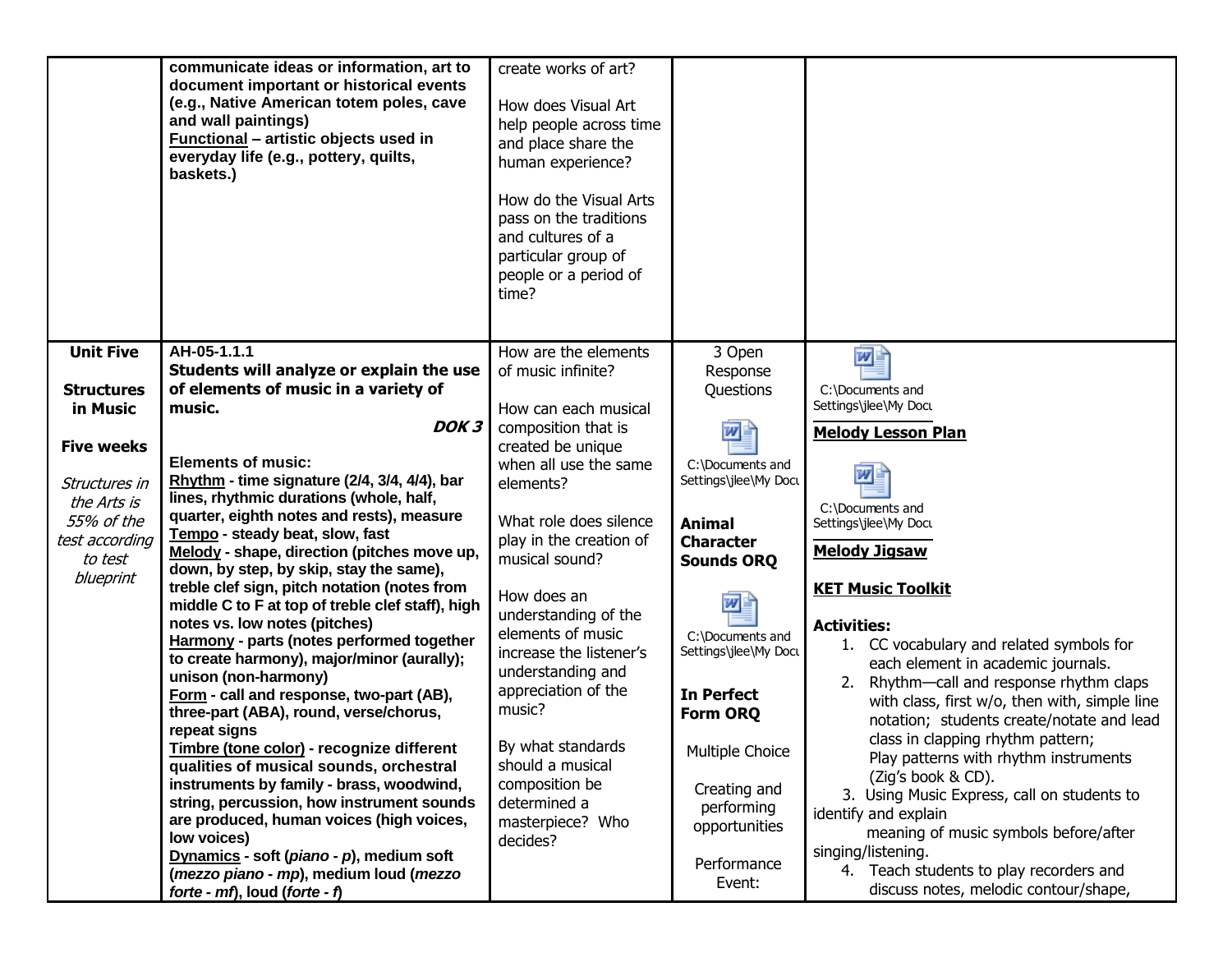|                   | AH-05-1.1.2<br>Students will identify and describe various<br>styles of music (spirituals, game songs, folk<br>songs, work songs, Iullabies, patriotic,<br>bluegrass). |                                            | "Compose<br>Yourself"<br>四<br>C:\Documents and<br>Settings\jlee\My Docu<br>Critique<br>Presentations<br>Response<br>Journal | direction and intervals. (Played "America"<br>for Veterans' Day program)<br>5. Partner Posters---Students choose a song<br>form textbook<br>Or Music Express and analyze each<br>element.<br>6. Give MC test; have them write missed<br>items 5 times each.<br>7. Give OR item on Elements of Music to<br>analyze 3 elements of given composition.<br>Review Timbre and watch "Peter and the<br>8.<br>Wolf."<br>Have students discuss moods and<br>9.<br>personalities created in movies, TV shows,<br>plays via music (timbre, dynamics, and<br>tempos).<br>10. Partner posters---Students choose a scene<br>or character from a story; identify the<br>mood/personality and explain how the<br>music could be used to create the<br>identified mood/personality.<br>11. Give "Mood and Music" OR.<br>Arts and Humanities Student Handbook, p. 24.<br>Arts and Humanities Teacher Resource Book,<br>Chapter 2, p.17-28<br>* Spring-Comprehensive MC Test; Additional OR |
|-------------------|------------------------------------------------------------------------------------------------------------------------------------------------------------------------|--------------------------------------------|-----------------------------------------------------------------------------------------------------------------------------|--------------------------------------------------------------------------------------------------------------------------------------------------------------------------------------------------------------------------------------------------------------------------------------------------------------------------------------------------------------------------------------------------------------------------------------------------------------------------------------------------------------------------------------------------------------------------------------------------------------------------------------------------------------------------------------------------------------------------------------------------------------------------------------------------------------------------------------------------------------------------------------------------------------------------------------------------------------------------|
| Unit 6            | AH-05-1.2.1                                                                                                                                                            | How does an<br>understanding of the        | 1 Open<br>Response                                                                                                          | <b>KET Dance Toolkit</b>                                                                                                                                                                                                                                                                                                                                                                                                                                                                                                                                                                                                                                                                                                                                                                                                                                                                                                                                                 |
| <b>Structures</b> | Students will analyze or explain the use                                                                                                                               | elements of dance                          | Questions                                                                                                                   |                                                                                                                                                                                                                                                                                                                                                                                                                                                                                                                                                                                                                                                                                                                                                                                                                                                                                                                                                                          |
| in Dance          | of elements of dance in a variety of<br>dances.                                                                                                                        | increase the audience<br>understanding and | "Who Has Seen                                                                                                               | <b>Activities:</b><br>1. CC vocabulary with definitions, symbols,                                                                                                                                                                                                                                                                                                                                                                                                                                                                                                                                                                                                                                                                                                                                                                                                                                                                                                        |
| <b>Two Weeks</b>  | DOK <sub>3</sub>                                                                                                                                                       | appreciation of the<br>dance?              | the Wind" ORQ<br>$\overline{w}$                                                                                             | and a summary<br>statement.                                                                                                                                                                                                                                                                                                                                                                                                                                                                                                                                                                                                                                                                                                                                                                                                                                                                                                                                              |
|                   | <b>Elements of dance:</b>                                                                                                                                              |                                            |                                                                                                                             | 2. View Dance Sense Program #4 and follow                                                                                                                                                                                                                                                                                                                                                                                                                                                                                                                                                                                                                                                                                                                                                                                                                                                                                                                                |
|                   | <b>Space</b> – direction of dance movements $\vert$ By what standards<br>(forward, backward, right, left, up,                                                          | should a dance be                          | C:\Documents and<br>Settings\jlee\My Docu                                                                                   | with MC quiz.<br>3. View Dances and describe elements.                                                                                                                                                                                                                                                                                                                                                                                                                                                                                                                                                                                                                                                                                                                                                                                                                                                                                                                   |
|                   | down), pathway (straight, curved,<br>zigzag), levels (high, middle, low),                                                                                              | determined a                               |                                                                                                                             | 4. Groups perform a dance and describe its                                                                                                                                                                                                                                                                                                                                                                                                                                                                                                                                                                                                                                                                                                                                                                                                                                                                                                                               |
|                   | shape (individual and group shapes)                                                                                                                                    | masterpiece? Who<br>decides?               | Dance Elements<br>四節                                                                                                        | elements.<br>Partner Poster-Students choose a dance,<br>5.                                                                                                                                                                                                                                                                                                                                                                                                                                                                                                                                                                                                                                                                                                                                                                                                                                                                                                               |
|                   | Time (tempo) - dance movements that<br>follow a steady beat or move faster or                                                                                          |                                            |                                                                                                                             | identify its purpose (review), and analyze                                                                                                                                                                                                                                                                                                                                                                                                                                                                                                                                                                                                                                                                                                                                                                                                                                                                                                                               |
|                   | slower                                                                                                                                                                 | How does a<br>choreographer decide         | C:\Documents and<br>Settings\jlee\My Docu                                                                                   | its elements. Present to class (Students<br>will correct/amend/omit as needed).                                                                                                                                                                                                                                                                                                                                                                                                                                                                                                                                                                                                                                                                                                                                                                                                                                                                                          |
|                   | Force - dance movements that use                                                                                                                                       |                                            |                                                                                                                             |                                                                                                                                                                                                                                                                                                                                                                                                                                                                                                                                                                                                                                                                                                                                                                                                                                                                                                                                                                          |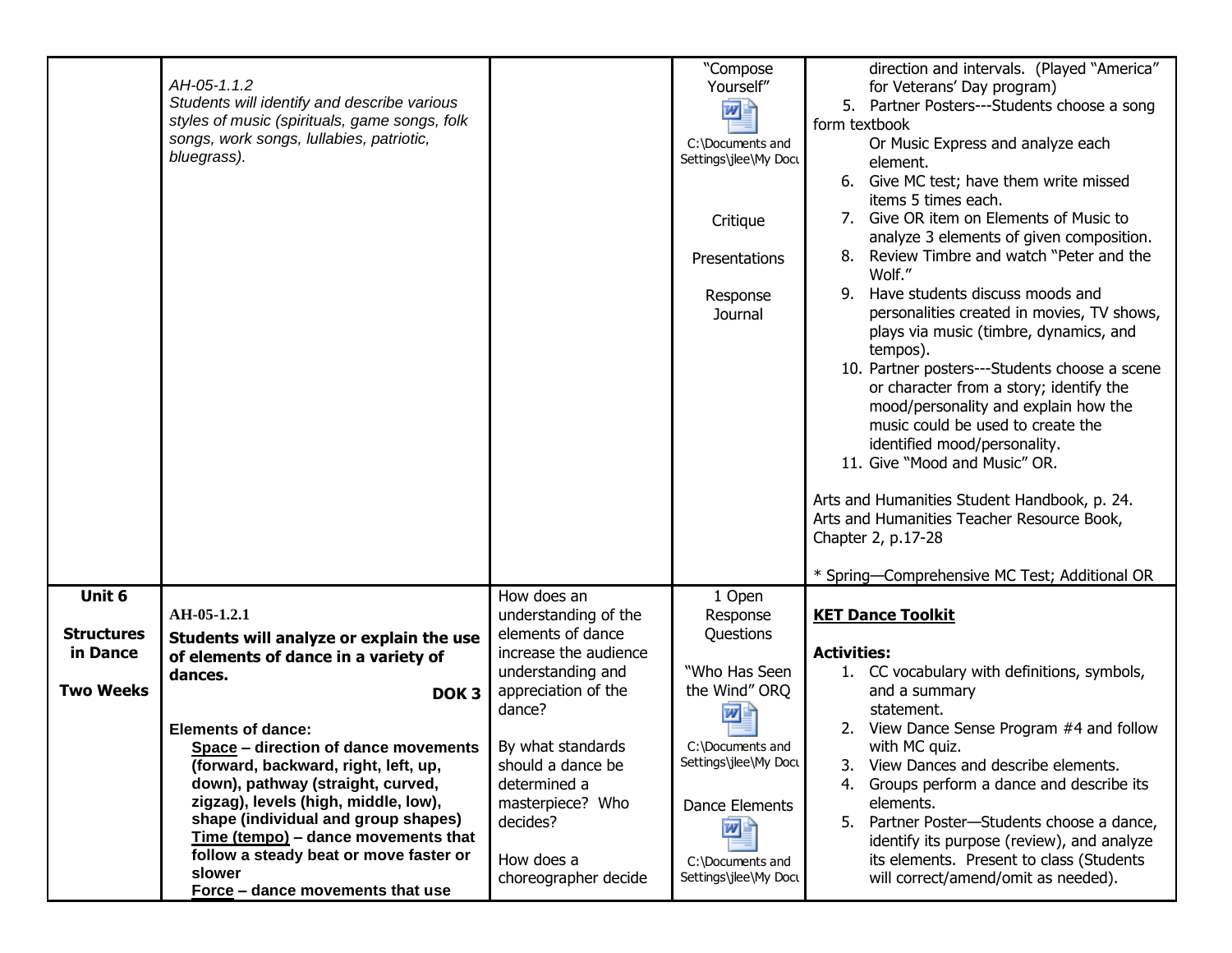|                   | more or less energy (e.g., energy -<br>sharp/smooth, weight - heavy/light,<br>flow-free/bound)<br>Dance Form - call and response, AB,<br>ABA, choreography<br>AH-05-1.2.2<br>Students will describe how dance uses<br>space, time, force and various locomotor<br>and nonlocomotor movements to<br>communicate ideas, thoughts and<br>feelings.<br>DOK <sub>3</sub> | what movement best<br>communicates a certain<br>idea or emotion? | <b>Making Dance</b><br>四目<br>C:\Documents and<br>Settings\jlee\My Docu<br>Multiple Choice<br>Presentation/Per<br>formance Task<br>网店<br>C:\Documents and<br>Settings\jlee\My Docu<br>Dance Critique<br>$W_{\pm}$<br>C:\Documents and<br>Settings\jlee\My Docu | 6. MC Test on vocabulary; OR "Dance<br>Elements"<br>*Spring---include on comprehensive Music and<br>Dance Test<br>Possibly on Cultural OR to describe cultural dance<br>elements.<br>Arts and Humanities Student Handbook, p. 52.<br>Arts and Humanities Teacher Resource Book,<br>Chapter 3, p. 63-77. |
|-------------------|---------------------------------------------------------------------------------------------------------------------------------------------------------------------------------------------------------------------------------------------------------------------------------------------------------------------------------------------------------------------|------------------------------------------------------------------|---------------------------------------------------------------------------------------------------------------------------------------------------------------------------------------------------------------------------------------------------------------|---------------------------------------------------------------------------------------------------------------------------------------------------------------------------------------------------------------------------------------------------------------------------------------------------------|
| Unit 7            | AH-05-1.3.1                                                                                                                                                                                                                                                                                                                                                         | How do elements of<br>drama help increase                        | 1 Open<br>Response                                                                                                                                                                                                                                            | <b>KET Drama Toolkit</b> appropriate activities and<br>lesson plans.                                                                                                                                                                                                                                    |
| <b>Structures</b> | Students will analyze or explain the use of                                                                                                                                                                                                                                                                                                                         | understanding of the                                             | Questions                                                                                                                                                                                                                                                     |                                                                                                                                                                                                                                                                                                         |
| in Drama          | elements of drama in dramatic works.<br>DOK <sub>3</sub>                                                                                                                                                                                                                                                                                                            | dramatic work?                                                   | Multiple Choice                                                                                                                                                                                                                                               | Study Guide Elements of Drama<br>W                                                                                                                                                                                                                                                                      |
| <b>Two Weeks</b>  |                                                                                                                                                                                                                                                                                                                                                                     | Is verbal or non-verbal<br>communication the                     | Presentation                                                                                                                                                                                                                                                  | C:\Documents and                                                                                                                                                                                                                                                                                        |
|                   | <b>Elements of drama:</b>                                                                                                                                                                                                                                                                                                                                           | more powerful                                                    |                                                                                                                                                                                                                                                               | Settings\jlee\My Docu                                                                                                                                                                                                                                                                                   |
|                   | <b>Literary elements - Script, Story line</b><br>(plot), Character, Story organization                                                                                                                                                                                                                                                                              | communicator?                                                    | Critique                                                                                                                                                                                                                                                      | Students will view and critique a variety of                                                                                                                                                                                                                                                            |
|                   | (beginning, middle, end), Setting,<br>Dialogue, Monologue, Conflict                                                                                                                                                                                                                                                                                                 | How do the technical                                             |                                                                                                                                                                                                                                                               | dramatic works.                                                                                                                                                                                                                                                                                         |
|                   | Technical elements - Scenery (set),                                                                                                                                                                                                                                                                                                                                 | and performance<br>elements of drama help                        |                                                                                                                                                                                                                                                               | Students will read and perform a variety of                                                                                                                                                                                                                                                             |
|                   | <b>Costumes, Props, Sound and Music,</b><br>Make-up                                                                                                                                                                                                                                                                                                                 | us "read between the                                             |                                                                                                                                                                                                                                                               | dramatic works.                                                                                                                                                                                                                                                                                         |
|                   | <b>Performance elements:</b>                                                                                                                                                                                                                                                                                                                                        | lines"?                                                          |                                                                                                                                                                                                                                                               |                                                                                                                                                                                                                                                                                                         |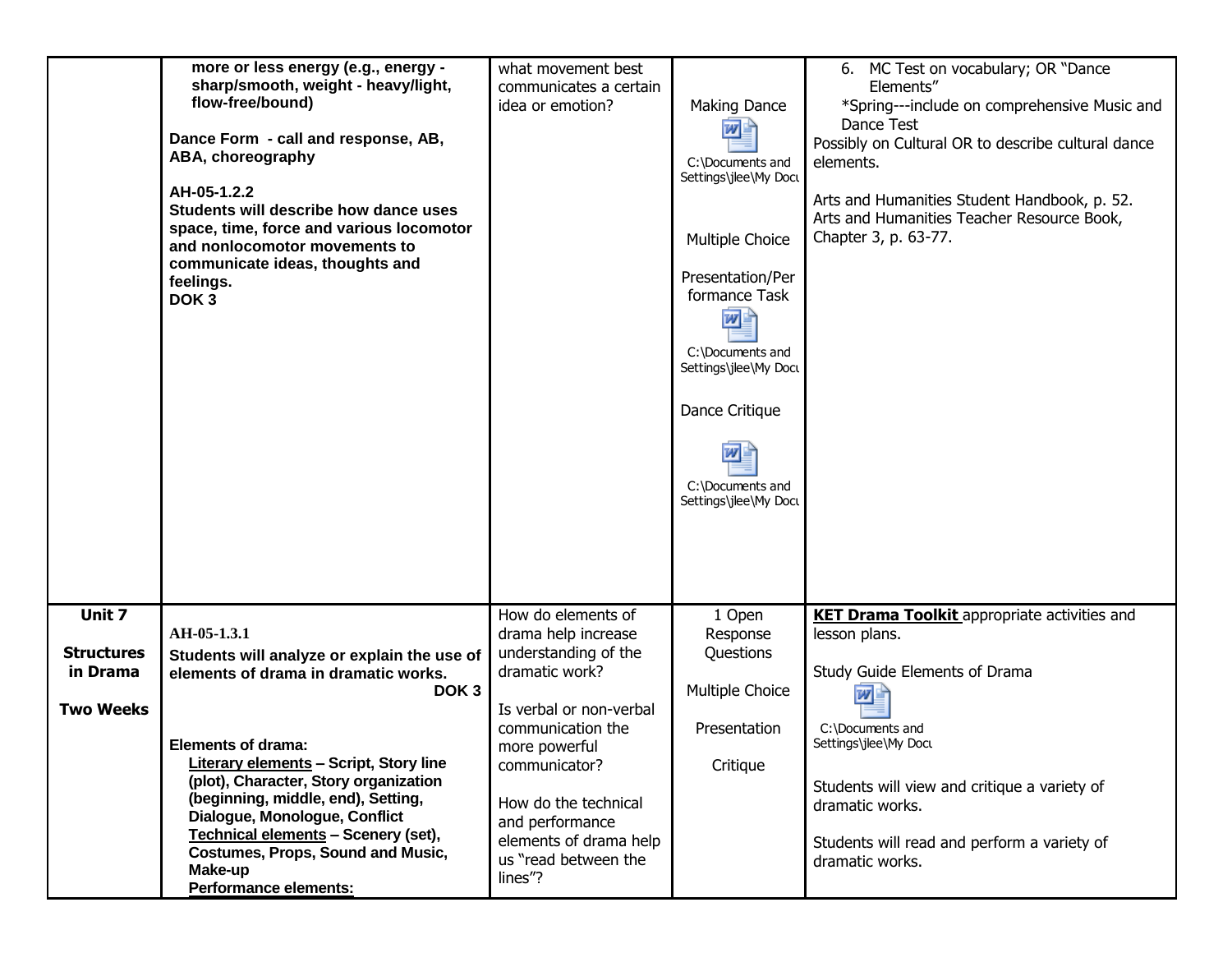| Students will identify, describe or explain                                  | relationships among characters and settings as<br>related to a script, a scenario or a classroom<br>dramatization<br>AH-05-1.3.3<br>Students will identify and describe a variety of<br>creative dramatics (improvisation, mimicry,<br>pantomime, role playing and storytelling).                                                                                       | By what standards<br>should a dramatic work<br>be determined a<br>masterpiece? Who<br>decides?                                                                                                                                  |                                                                                                                                    |                                                                                                                                                                                                                                                                                                           |
|------------------------------------------------------------------------------|-------------------------------------------------------------------------------------------------------------------------------------------------------------------------------------------------------------------------------------------------------------------------------------------------------------------------------------------------------------------------|---------------------------------------------------------------------------------------------------------------------------------------------------------------------------------------------------------------------------------|------------------------------------------------------------------------------------------------------------------------------------|-----------------------------------------------------------------------------------------------------------------------------------------------------------------------------------------------------------------------------------------------------------------------------------------------------------|
| Unit 8<br><b>Structures</b><br>in Visual<br><b>Arts</b><br><b>Five Weeks</b> | AH-05-1.4.1<br>Students will analyze or explain the use of<br>elements of art and principles of design in<br>works of art.<br>DOK <sub>3</sub><br><b>Elements of art:</b><br>Line, Shape, Form, Texture and Color<br>(primary and secondary hues) and<br>color schemes/groups (warm, cool,<br>neutral - black, white, gray,<br>sometimes brown/beige as earth<br>tones) | What can the artist do<br>that non-artist cannot?<br>How do artists choose<br>tools, techniques, and<br>materials to express<br>their ideas?<br>What does the design<br>of the art say about its<br>creator?<br>How do you know | 3 Open<br>Response<br>Questions<br>Making Art<br>四目<br>$-$<br>C:\Documents and<br>Settings\jlee\My Docu<br>Multiple Choice<br>Quiz | $\overline{\mathbf{C}}$<br>C:\Documents and<br>Settings\jlee\My Docu<br>Art Prints:<br>Charles Voysey, "Let Us Pray" Focus: Shape and<br>Pattern<br>Harmensz van Rijn Rembrandt, "A Woman Bathing<br>in a Stream"<br>(Integrate shape and dance)<br><b>KET Visual Arts Toolkit</b> appropriate activities |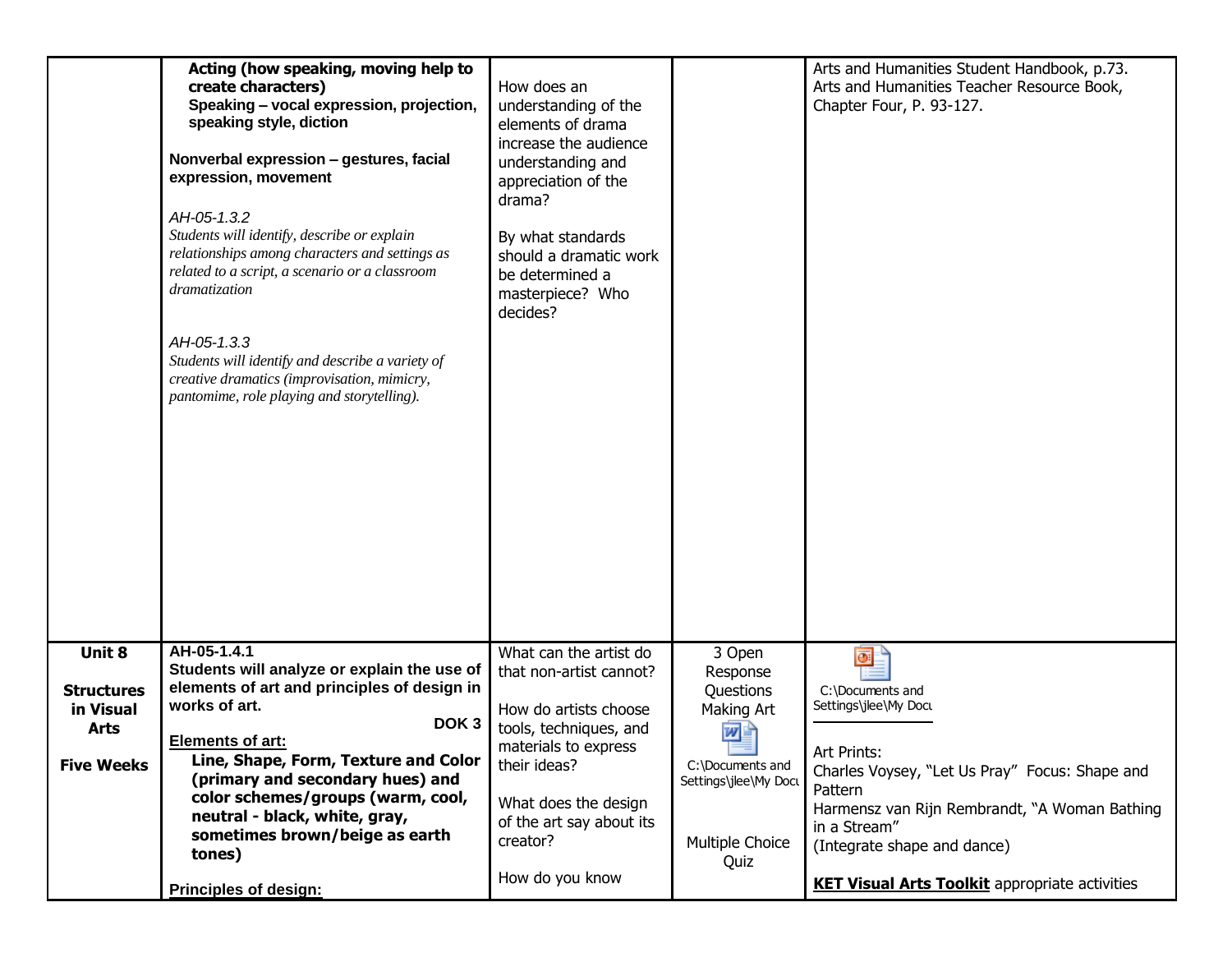|                                             | when the creative         | 网目                    | and lessons plans.                                |
|---------------------------------------------|---------------------------|-----------------------|---------------------------------------------------|
| <b>Organization of visual compositions:</b> | process is complete?      |                       |                                                   |
| Emphasis (focal point), Pattern, Balance    |                           | C:\Documents and      | Arts and Humanities Student Handbook, p. 107.     |
| (symmetry), Contrast (e.g., black/white,    |                           | Settings\jlee\My Docu |                                                   |
|                                             | How can we "read" and     |                       | Arts and Humanities Teacher Resource Book,        |
| rough/smooth)                               | understand a work of      |                       | Chapter 5, p. 145-167.                            |
|                                             | art?                      |                       |                                                   |
| AH-05-1.4.2                                 |                           | Project               | National Arts Gallery for Kids                    |
| Students will identify or describe how      | In what ways does the     |                       | http://www.nga.gov/kids/                          |
| an artist uses various media and            | medium influence the      |                       |                                                   |
|                                             |                           | Presentation          |                                                   |
| processes.                                  | message?                  |                       | The Artist's Toolkit                              |
| DOK <sub>2</sub>                            |                           | Critique              | http://www.artsconnected.org/toolkit/             |
|                                             | How are the elements      |                       |                                                   |
| Media (plural) / medium (singular): (used   | of art and the principles | $\mathbf{w}$ .        |                                                   |
| to produce artworks)                        | of design infinite?       |                       |                                                   |
| Two-dimensional- crayon, pencil, paint,     |                           | C:\Documents and      |                                                   |
| fabric, yarn, paper                         | How can each work of      | Settings\jlee\My Docu |                                                   |
| Three-dimensional - clay, papier-mâché      |                           |                       |                                                   |
|                                             | art be unique when all    |                       |                                                   |
| Art processes:                              | use the same elements     |                       | <b>Art Prints</b>                                 |
| Two-dimensional - drawing, painting, fiber  | and principles?           |                       | Collage: Georges Braque, "Musical Forms"          |
| art (e.g., fabric printing, stamping),      |                           |                       | (Integrated across arts disciplines)              |
| collage                                     | How do artists discover   |                       | Sculpture: Pablo Picasso, "Woman Reading"         |
| Three-dimensional - pottery, sculpture,     | the tools and the media   |                       | Landscape: Clarence Gagnon, "Near Baie Saint-     |
| fiber art (e.g., constructing with fiber,   | they use to create        | C:\Documents and      | Paul" (Social Studies Integration)                |
| weaving, quilting)                          |                           | Settings\jlee\My Docu |                                                   |
| Subject matter: (e.g. landscape, portrait,  | works of art?             |                       | Georgia O'Keefe, "East River from the Shelton"    |
| still life)                                 |                           |                       | (Social Studies integration)                      |
|                                             | How is the subject of     |                       | Portrait: Pablo Picasso, "Self-Portrait"          |
|                                             | an artwork to an artist   |                       | Still Life: William Michael Harnett, "Old Models" |
|                                             | like the main character   |                       | Pablo Picasso, "Still Life"                       |
|                                             | in a story to an author?  |                       | William Harnett, "My Gems"                        |
|                                             |                           |                       |                                                   |
|                                             | How does an               |                       |                                                   |
|                                             |                           |                       |                                                   |
|                                             | understanding of the      |                       |                                                   |
|                                             | elements of art and the   |                       |                                                   |
|                                             | principles of design      |                       |                                                   |
|                                             | increase the viewer's     |                       |                                                   |
|                                             | understanding and         |                       |                                                   |
|                                             | appreciation of the       |                       |                                                   |
|                                             | artwork?                  |                       |                                                   |
|                                             |                           |                       |                                                   |
|                                             |                           |                       |                                                   |
|                                             | By what standards         |                       |                                                   |
|                                             | should a work of art be   |                       |                                                   |
|                                             | determined a              |                       |                                                   |
|                                             | masterpiece? Who          |                       |                                                   |
|                                             | decides?                  |                       |                                                   |
|                                             |                           |                       |                                                   |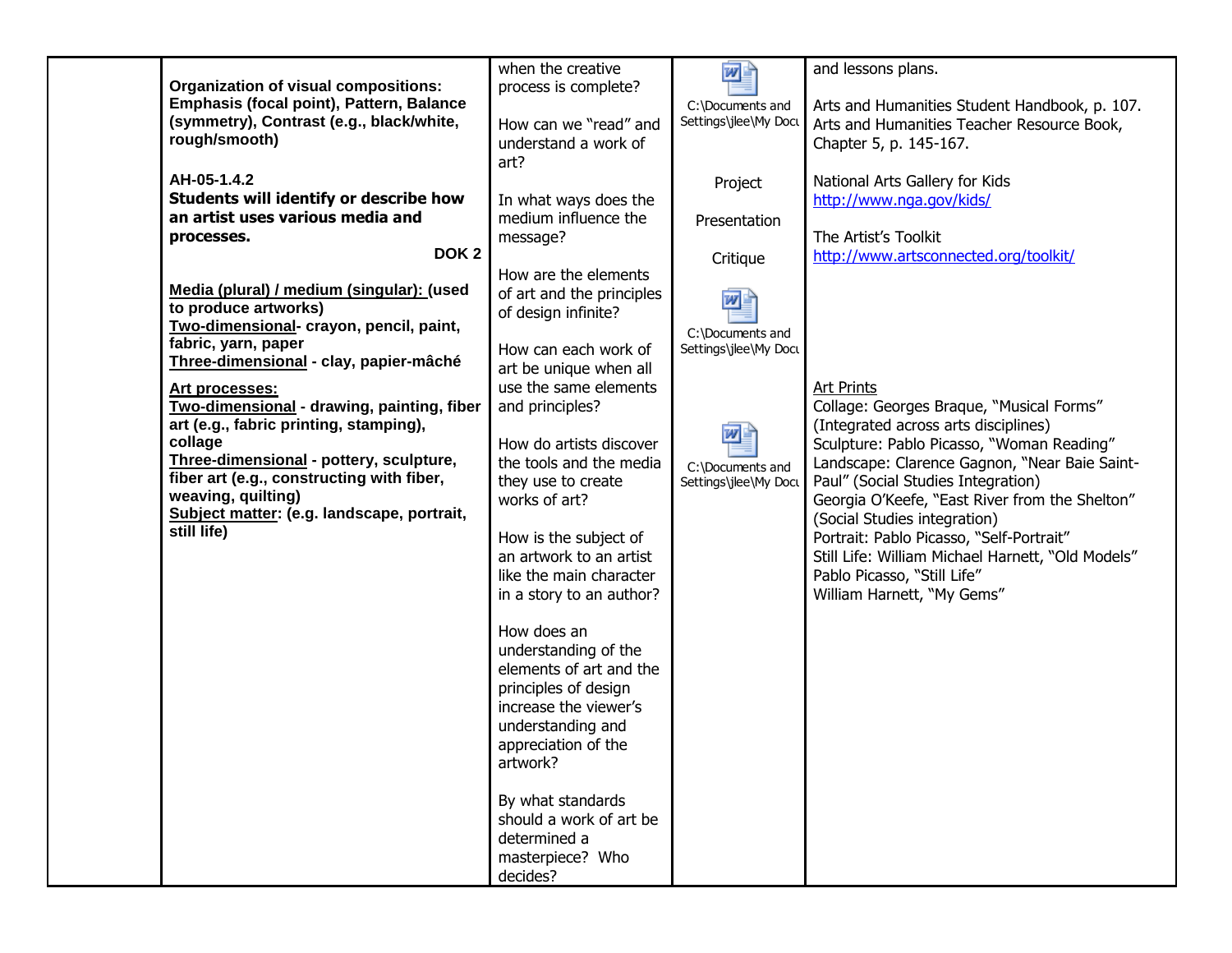| Unit 9             |                                                                          | In what way do the arts                    | 1 Open                                    | $\overline{\odot}$                                               |
|--------------------|--------------------------------------------------------------------------|--------------------------------------------|-------------------------------------------|------------------------------------------------------------------|
|                    | AH-05-2.1.1                                                              | of the West Africa                         | Response                                  |                                                                  |
| <b>The Arts of</b> | Students will describe or explain how                                    | reflect, as well as                        | West African                              | C:\Documents and                                                 |
| the West           | music has been a part of cultures and                                    | shape, its culture?                        | Dance                                     | Settings\jlee\My Docu                                            |
| <b>African</b>     | periods throughout history.                                              |                                            | 网目                                        |                                                                  |
| <b>Culture</b>     | DOK <sub>2</sub>                                                         | What can we learn                          |                                           |                                                                  |
|                    | <b>Cultures:</b>                                                         | from studying the art of                   | C:\Documents and<br>Settings\jlee\My Docu |                                                                  |
| 2 Weeks            | <b>West African</b>                                                      | others?                                    |                                           |                                                                  |
| West Africa is     |                                                                          | Why do artists from                        |                                           | C:\Documents and                                                 |
| one of the         | Similarities and differences in the use                                  | different times and                        |                                           | Settings\jlee\My Docu                                            |
| cultures           | of music) (e.g., ceremonial purposes)                                    | places explore and                         | Multiple Choice                           |                                                                  |
| required at        | and the use of elements of music                                         | express similar themes?                    |                                           |                                                                  |
| $5th$ grade in     | among cultures (musical instruments,                                     |                                            |                                           |                                                                  |
| the                | e.g., West African - drums, rattles,<br>thumb piano); polyrhythm in West | What can we learn                          |                                           | C:\Documents and<br>Settings\jlee\My Docu                        |
| <b>Humanities</b>  | <b>African music not in Native American</b>                              | about the West African                     | Presentation                              |                                                                  |
| domain.            |                                                                          | people by studying                         |                                           |                                                                  |
| Humanities is      | AH-05-2.2.1                                                              | their various art forms?                   | Critique                                  |                                                                  |
| 30% of the         | Students will describe or explain how                                    |                                            |                                           |                                                                  |
| test according     | dance has been a part of cultures and                                    | What is the relationship                   |                                           | C:\Documents and<br>Settings\jlee\My Docu                        |
| to test            | periods throughout history.                                              | between their                              |                                           |                                                                  |
| blueprint.         | DOK <sub>2</sub>                                                         | environment and West<br>African art forms? |                                           |                                                                  |
|                    |                                                                          |                                            |                                           | Students will participate in activities from the West            |
|                    | <b>Cultures:</b>                                                         | What role do the arts                      |                                           | African Suitcase available for checkout from district<br>office. |
|                    | <b>West African</b>                                                      | play in the daily lives of                 |                                           |                                                                  |
|                    |                                                                          | the West Africans?                         |                                           | Arts and Humanities Student Handbook,                            |
|                    | Similarities and differences in the                                      |                                            |                                           | p.46,62,88-89,111.                                               |
|                    | use of dance (e.g., purposes: harvest<br>and hunting dances in Native    |                                            |                                           |                                                                  |
|                    | <b>American and West African</b>                                         |                                            |                                           | Arts and Humanities Teacher Resource Book,                       |
|                    | cultures), use of elements of dance                                      |                                            |                                           | p.55,57, 41-44, 84-85, 133-134.                                  |
|                    | among cultures                                                           |                                            |                                           |                                                                  |
|                    |                                                                          |                                            |                                           | Smithsonian, Global Sound                                        |
|                    |                                                                          |                                            |                                           | http://www.smithsonianglobalsound.org/                           |
|                    | AH-05-2.3.1                                                              |                                            |                                           |                                                                  |
|                    | Students will describe or explain how                                    |                                            |                                           |                                                                  |
|                    | drama has been a part of cultures and                                    |                                            |                                           |                                                                  |
|                    | time periods throughout history.                                         |                                            |                                           |                                                                  |
|                    | DOK <sub>2</sub>                                                         |                                            |                                           |                                                                  |
|                    | <b>Cultures:</b><br><b>West African</b>                                  |                                            |                                           |                                                                  |
|                    | (The use of storytelling, myths,                                         |                                            |                                           |                                                                  |
|                    | legends, folktales in these cultures)                                    |                                            |                                           |                                                                  |
|                    |                                                                          |                                            |                                           |                                                                  |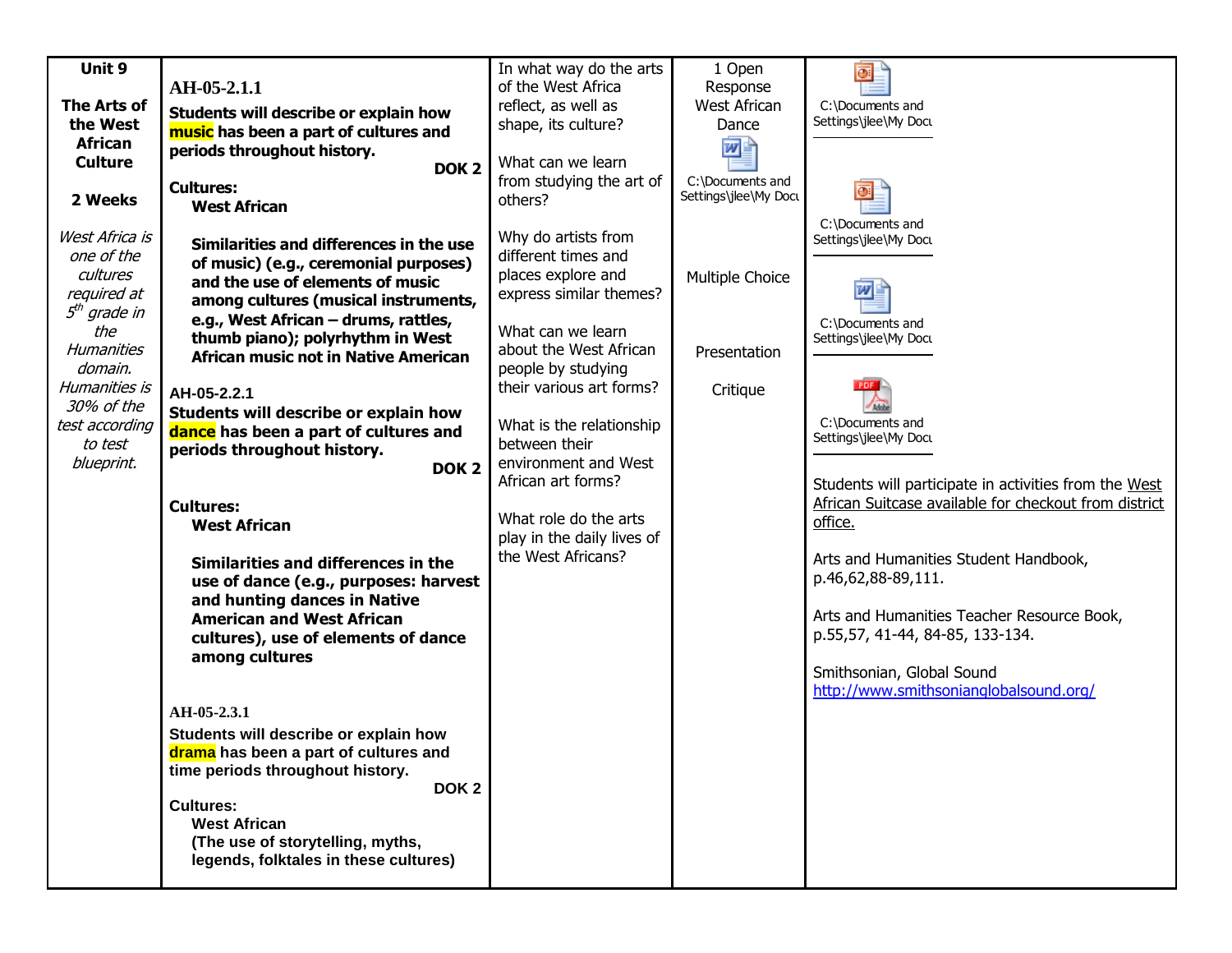|                                                                                      | AH-05-2.4.1<br>Students will describe or explain how<br>visual art has been a part of cultures and<br>time periods throughout history.<br>DOK <sub>2</sub><br><b>Cultures:</b><br><b>West African</b><br>Similarities and differences in the use<br>of art (e.g., purposes for creating art,<br>folk art) and elements of art and<br>principles of design among cultures<br>(e.g., how line, color, pattern, etc. are<br>used in artworks), media in relation to<br>these cultures (e.g., wood, fiber) |                                                                                                                                                                                                                                                                                                                          |                                                                                                                       | African Art Print:<br>Jeffrey Ploskonka, "Fiber"<br>"Fish and Clay Sculptures"<br>"Pectoral Masks"<br>"Ekpo Society Mask"<br>"African Architecture"<br>Eliot Elisofon, "African Art"<br>"African Leopard Sculpture" |
|--------------------------------------------------------------------------------------|--------------------------------------------------------------------------------------------------------------------------------------------------------------------------------------------------------------------------------------------------------------------------------------------------------------------------------------------------------------------------------------------------------------------------------------------------------------------------------------------------------|--------------------------------------------------------------------------------------------------------------------------------------------------------------------------------------------------------------------------------------------------------------------------------------------------------------------------|-----------------------------------------------------------------------------------------------------------------------|---------------------------------------------------------------------------------------------------------------------------------------------------------------------------------------------------------------------|
| <b>Unit Ten</b><br>The Arts of<br>the Native<br>American<br><b>Culture</b><br>1 Week | AH-05-2.1.1<br>Students will describe or explain how<br>music has been a part of cultures and<br>periods throughout history.<br>DOK <sub>2</sub><br><b>Cultures:</b><br><b>Native American,</b><br>Similarities and differences in the use<br>of music) (e.g., ceremonial purposes)<br>and the use of elements of music<br>among cultures (musical instruments,<br>e.g., Native American - rattles, drums,<br>flutes; polyrhythm in West African<br>music not in Native American<br>AH-05-2.2.1        | In what way do the arts<br>of the Native America<br>reflect, as well as<br>shape, its culture?<br>What can we learn<br>from studying the art of<br>others?<br>Why do artists from<br>different times and<br>places explore and<br>express similar themes?<br>What can we learn<br>about the Native<br>American people by | 1 Open<br>Response<br>Questions<br>™≝<br>C:\Documents and<br>Settings\jlee\My Docu<br>Multiple Choice<br>Presentation | W<br>C:\Documents and<br>Settings\jlee\My Docu<br>W<br>C:\Documents and<br>Settings\jlee\My Docu<br>C:\Documents and<br>Settings\jlee\My Docu                                                                       |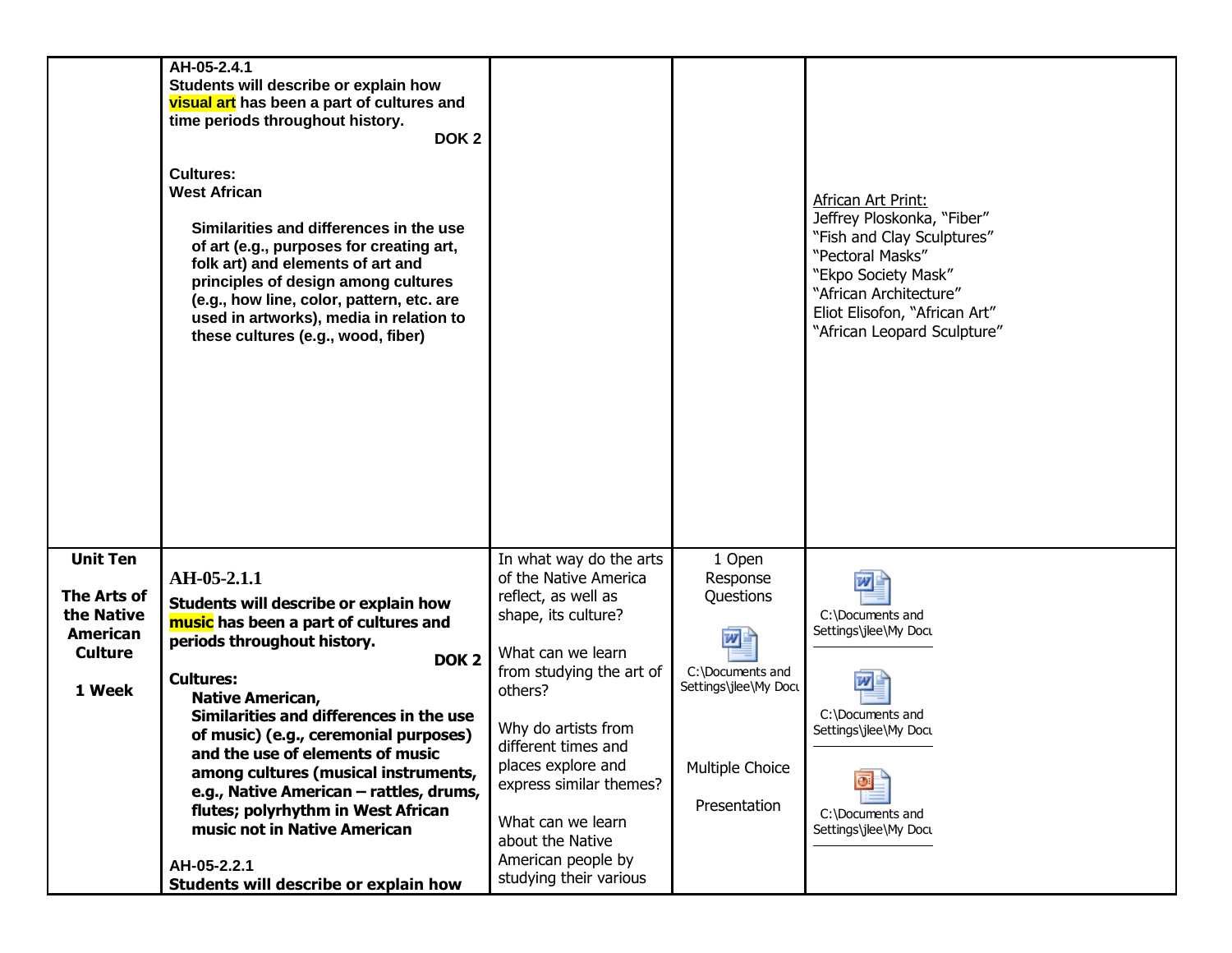| dance has been a part of cultures and                                            | art forms?                                | 四目                                                                                            |
|----------------------------------------------------------------------------------|-------------------------------------------|-----------------------------------------------------------------------------------------------|
| periods throughout history.<br>DOK <sub>2</sub>                                  |                                           |                                                                                               |
|                                                                                  | What is the relationship<br>between their | C:\Documents and<br>Settings\jlee\My Docu                                                     |
| <b>Cultures:</b>                                                                 | environment and Native                    |                                                                                               |
| <b>Native American,</b>                                                          | American art?                             |                                                                                               |
| Similarities and differences in the                                              |                                           |                                                                                               |
| use of dance (e.g., purposes: harvest                                            | What role did the arts                    |                                                                                               |
| and hunting dances in Native                                                     | play in the daily lives of                | Arts and Humanities Student Handbook,                                                         |
| <b>American and West African</b>                                                 | the Native Americans?                     | p.45,61,86-87,110.                                                                            |
| cultures), use of elements of dance                                              |                                           |                                                                                               |
| among cultures                                                                   |                                           |                                                                                               |
|                                                                                  |                                           | Arts and Humanities Teacher Resource Book, p.54,                                              |
| AH-05-2.3.1                                                                      |                                           | 83, 137-139.                                                                                  |
| Students will describe or explain how                                            |                                           |                                                                                               |
| drama has been a part of cultures and<br>time periods throughout history.        |                                           | National Museum of the American Indian                                                        |
| DOK <sub>2</sub>                                                                 |                                           | http://www.nmai.si.edu/                                                                       |
| <b>Cultures:</b>                                                                 |                                           |                                                                                               |
| Native American,                                                                 |                                           | Native American Technology and Art, Hollister<br>Pottery Collection, Native American Designs. |
| (The use of storytelling, myths,                                                 |                                           | http://www.sanantonio.gov/LIBRARY/web/nativea                                                 |
| legends, folktales in these cultures)                                            |                                           | merican.asp?res=1024&ver=true                                                                 |
|                                                                                  |                                           |                                                                                               |
| AH-05-2.4.1<br>Students will describe or explain how                             |                                           | Google Video                                                                                  |
| visual art has been a part of cultures and                                       |                                           |                                                                                               |
| time periods throughout history.                                                 |                                           | www.Artsedge.kenned-center.org                                                                |
| DOK <sub>2</sub>                                                                 |                                           |                                                                                               |
|                                                                                  |                                           |                                                                                               |
| <b>Cultures:</b>                                                                 |                                           |                                                                                               |
| <b>Native American,</b><br>Native American includes period in                    |                                           | Art Prints:<br>George Washakie, "Sun Dance Ceremony"                                          |
| North America before European                                                    |                                           | Velino Shije Herrera, "Buffalo Hunt"                                                          |
| settlement                                                                       |                                           |                                                                                               |
|                                                                                  |                                           |                                                                                               |
| Similarities and differences in the use                                          |                                           |                                                                                               |
| of art (e.g., purposes for creating art,                                         |                                           |                                                                                               |
| folk art) and elements of art and                                                |                                           |                                                                                               |
| principles of design among cultures<br>(e.g., how line, color, pattern, etc. are |                                           |                                                                                               |
| used in artworks), media in relation to                                          |                                           |                                                                                               |
| these cultures (e.g., wood, fiber)                                               |                                           |                                                                                               |
|                                                                                  |                                           |                                                                                               |
|                                                                                  |                                           |                                                                                               |
|                                                                                  |                                           |                                                                                               |
|                                                                                  |                                           |                                                                                               |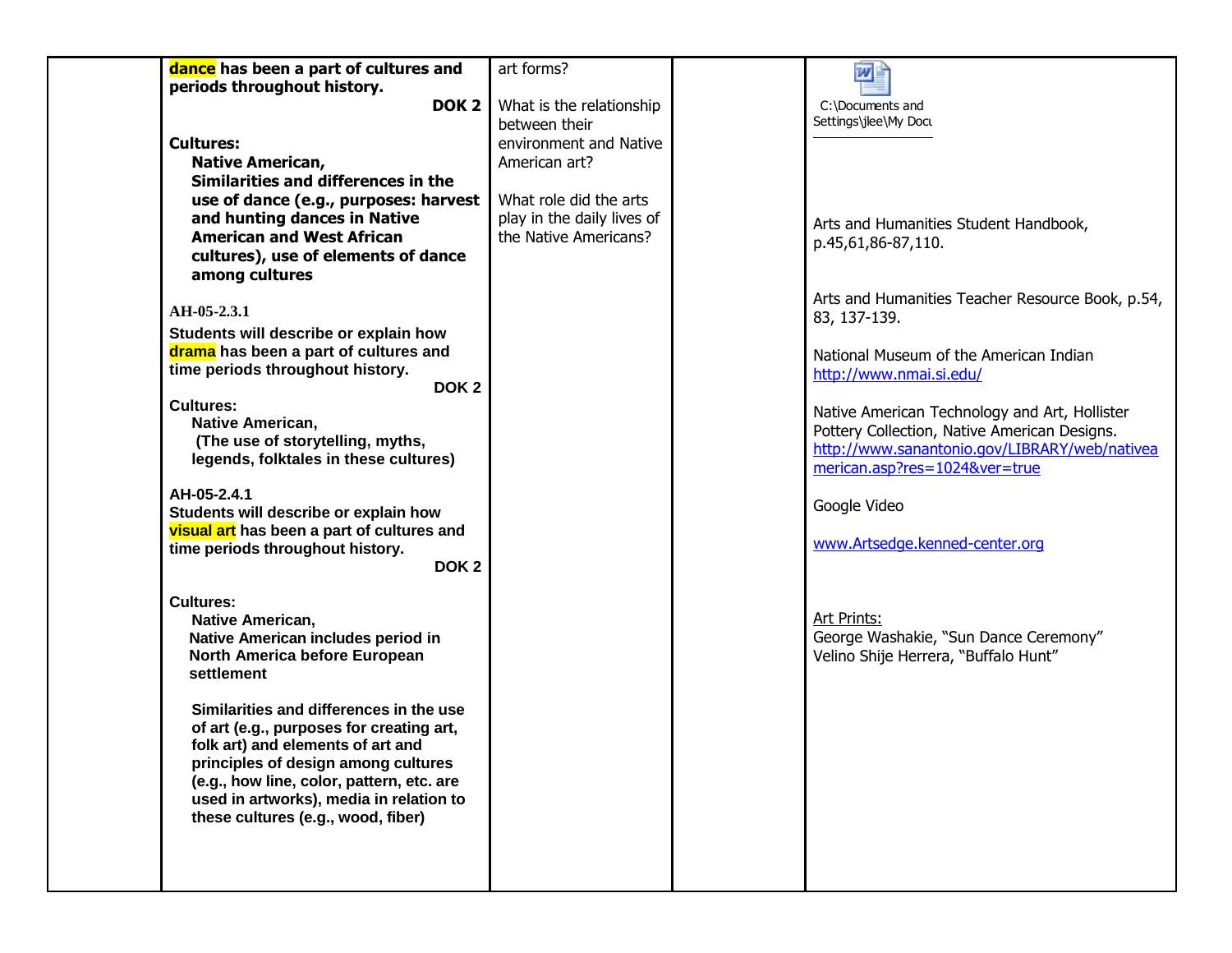| <b>Unit Eleven</b>             | AH-05-2.1.1                                                                      | In what way do the arts<br>of the Colonial America | 2 Open<br>Response       | Arts and Humanities Student Handbook,<br>p.44,60,84,109, |
|--------------------------------|----------------------------------------------------------------------------------|----------------------------------------------------|--------------------------|----------------------------------------------------------|
| The Arts of<br><b>Colonial</b> | Students will describe or explain how                                            | reflect, as well as<br>shape, its culture?         | Questions                | Arts and Humanities Teacher Resource Book, p.            |
| <b>America</b>                 | music has been a part of cultures and<br>periods throughout history.             |                                                    | Multiple Choice          | 51, 78, 131.                                             |
| 3 Weeks                        | DOK <sub>2</sub><br><b>Periods:</b>                                              | What can we learn<br>from studying the art of      | Presentation             | Colonial Williamsburg Official Site                      |
|                                | Colonial American (e.g. work songs,<br>game songs, patriotic music, lullaby,     | others?                                            | Project                  | http://www.history.org/                                  |
|                                | folk music)                                                                      | Why do artists from<br>different times and         | Critique                 |                                                          |
|                                | <b>European influences in American</b>                                           | places explore and                                 |                          |                                                          |
|                                | music, similarities between the music<br>in the American colonies and the cities | express similar themes?                            |                          |                                                          |
|                                | of Europe (The influence of Europe                                               | What can we learn                                  |                          |                                                          |
|                                | was very strong in the colonies due to<br>the movement of settlers from Europe   | about the people of                                |                          |                                                          |
|                                | to America.)                                                                     | Colonial America by<br>studying their various      |                          |                                                          |
|                                | AH-05-2.2.1                                                                      | art forms?                                         | Cultures of<br>Dance ORQ |                                                          |
|                                | Students will describe or explain how<br>dance has been a part of cultures and   | How do the arts of                                 |                          |                                                          |
|                                | periods throughout history.<br>DOK <sub>2</sub>                                  | Colonial America help<br>us better understand      |                          |                                                          |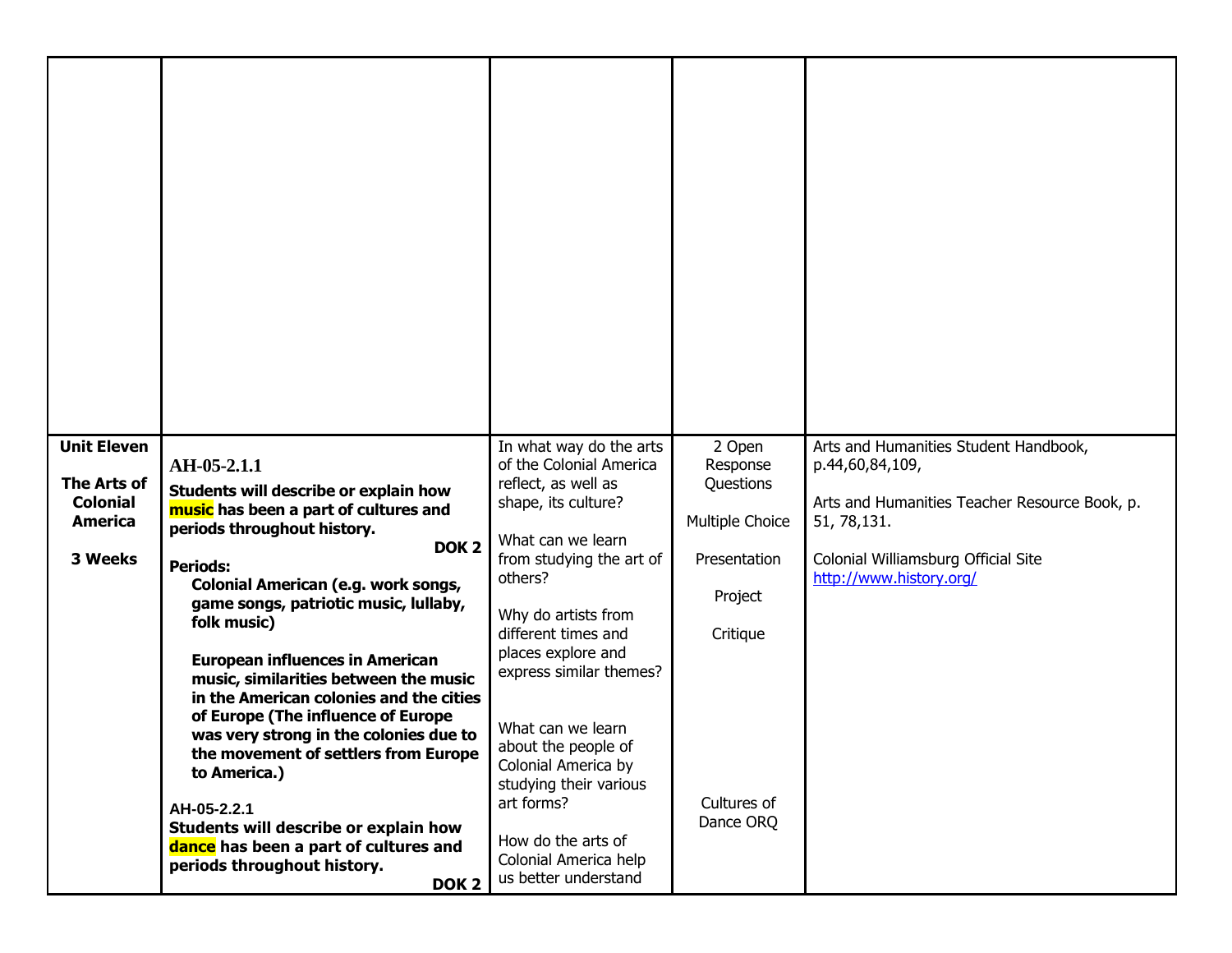|                                                                      | <b>Periods:</b><br><b>Colonial American (European</b><br>influences on American dance, e.g.,<br>social dances, square dancing, folk<br>dances)<br>AH-05-2.3.1<br>Students will describe or explain how<br>drama has been a part of cultures and<br>time periods throughout history.<br>DOK <sub>2</sub><br>Periods:<br><b>Colonial American - European</b><br>influence on American<br>drama/theatre, plays from England<br>(The influence of Europe was very<br>strong in the colonies due to the<br>movement of settlers from Europe to<br>America.)<br>AH-05-2.4.1<br>Students will describe or explain how<br>visual art has been a part of cultures and<br>time periods throughout history.<br>DOK <sub>2</sub><br>Periods:<br><b>Colonial American</b><br>European influences in American visual<br>art, similarities between the visual art in<br>the American colonies and the cities of<br>Europe (The influence of Europe was<br>very strong in the colonies due to the<br>movement of settlers from Europe to<br>America.) | ourselves as<br>Americans?<br>Why is it important for<br>you to know about the<br>arts of Colonial<br>America?<br>How can the arts of<br>Colonial America help<br>Americans feel a sense<br>of "place"?<br>What is the relationship<br>between their<br>environment and<br>Colonial American art<br>forms? | w <br>C:\Documents and<br>Settings\jlee\My Docu    | <b>Art Prints:</b><br>Blanche Bolduc, "Cornhusking"<br>Anonymous, "Patchwork Quilt"<br>Gilbert Stuart, "George Washington" (Also connect<br>to 1.4.2 "Portrait")<br>Thomas Gainsborough, "Mr. and Mrs. Andrews"<br>Missouri Jenkins, "Spring in New England" |
|----------------------------------------------------------------------|---------------------------------------------------------------------------------------------------------------------------------------------------------------------------------------------------------------------------------------------------------------------------------------------------------------------------------------------------------------------------------------------------------------------------------------------------------------------------------------------------------------------------------------------------------------------------------------------------------------------------------------------------------------------------------------------------------------------------------------------------------------------------------------------------------------------------------------------------------------------------------------------------------------------------------------------------------------------------------------------------------------------------------------|------------------------------------------------------------------------------------------------------------------------------------------------------------------------------------------------------------------------------------------------------------------------------------------------------------|----------------------------------------------------|--------------------------------------------------------------------------------------------------------------------------------------------------------------------------------------------------------------------------------------------------------------|
|                                                                      |                                                                                                                                                                                                                                                                                                                                                                                                                                                                                                                                                                                                                                                                                                                                                                                                                                                                                                                                                                                                                                       |                                                                                                                                                                                                                                                                                                            |                                                    |                                                                                                                                                                                                                                                              |
| <b>Unit 12</b><br><b>The Arts of</b><br><b>Appalachia</b><br>2 Weeks | AH-05-2.1.1<br>Students will describe or explain how<br>music has been a part of cultures and<br>periods throughout history.                                                                                                                                                                                                                                                                                                                                                                                                                                                                                                                                                                                                                                                                                                                                                                                                                                                                                                          | In what way do the arts<br>of the Appalachia<br>reflect, as well as<br>shape, its culture?<br>What can we learn                                                                                                                                                                                            | 1 Open<br>Response<br>Questions<br>Multiple Choice | œ<br>C:\Documents and<br>Settings\jlee\My Docu                                                                                                                                                                                                               |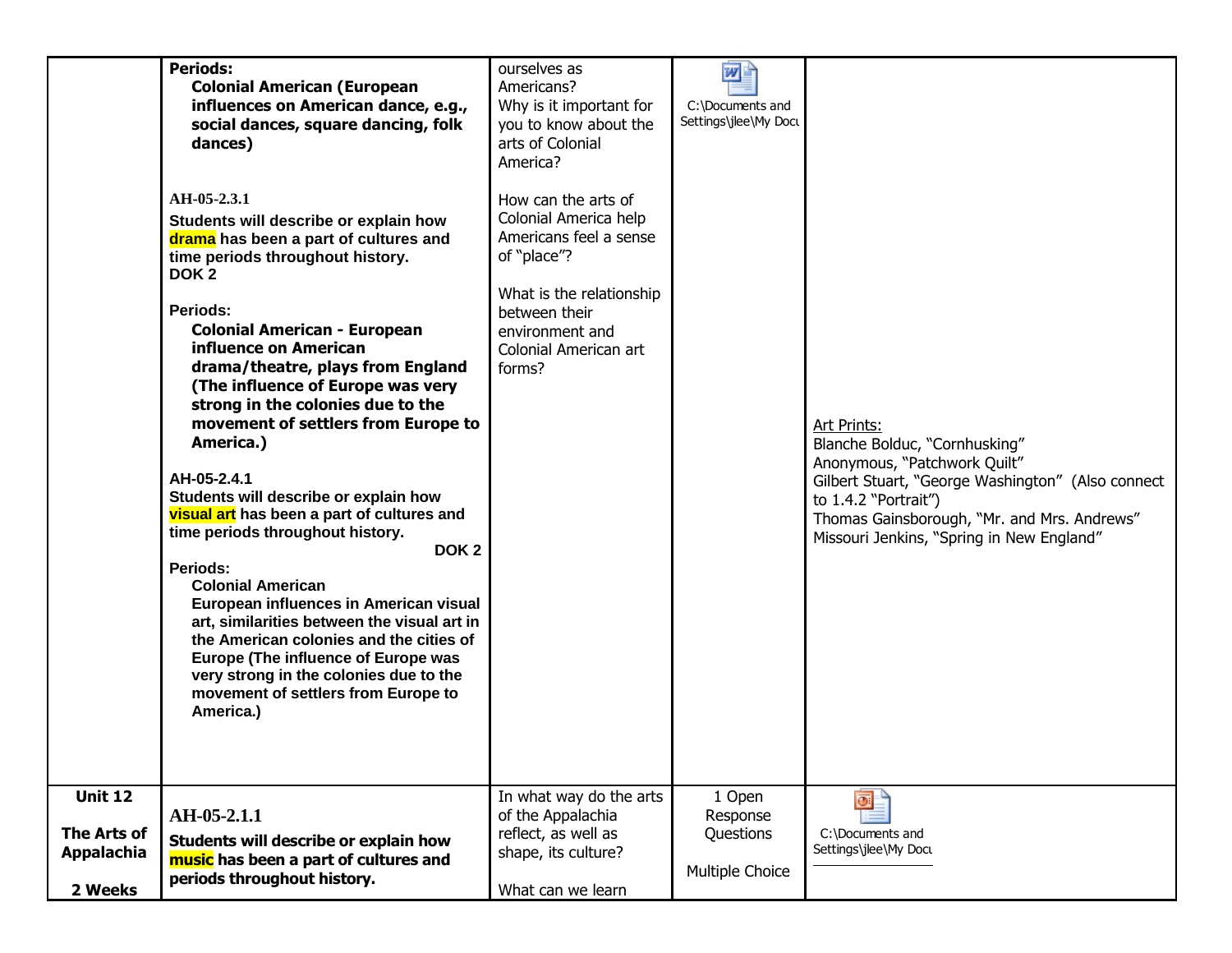| DOK <sub>2</sub>                                                                    | from studying the art of                      | Presentation | 四目                                              |
|-------------------------------------------------------------------------------------|-----------------------------------------------|--------------|-------------------------------------------------|
| <b>Cultures:</b>                                                                    | others?                                       |              |                                                 |
| <b>Traditional Appalachian</b>                                                      |                                               | Critique     | C:\Documents and                                |
|                                                                                     | Why do artists from                           |              | Settings\jlee\My Docu                           |
|                                                                                     | different times and                           |              | See Appalachian Music Unit in KET Music Toolkit |
| Similarities and differences in the use of                                          | places explore and<br>express similar themes? |              | for additional resources.                       |
| music) (e.g., ceremonial purposes) and                                              |                                               |              |                                                 |
| the use of elements of music among                                                  |                                               |              | Arts and Humanities Student Handbook,           |
| cultures) Appalachian - dulcimer, fiddle,                                           | What can we learn                             |              | p.47,63,90112.                                  |
| banjo, guitar                                                                       | about the Appalachian                         |              | Arts and Humanities Teacher Resource Book, p.   |
|                                                                                     | people by studying                            |              | 58, 87-88.                                      |
| AH-05-2.2.1                                                                         | their various art forms?                      |              |                                                 |
| Students will describe or explain how                                               |                                               |              | www.thirteen.org/freetodance                    |
| dance has been a part of cultures and                                               | What is the relationship                      |              |                                                 |
| periods throughout history.                                                         | between their                                 |              |                                                 |
| DOK <sub>2</sub>                                                                    | environment and                               |              |                                                 |
|                                                                                     | Appalachian art forms?                        |              |                                                 |
| <b>Cultures:</b>                                                                    | What role did the arts                        |              |                                                 |
| <b>Traditional Appalachian</b>                                                      | play in the daily lives of                    |              |                                                 |
| Similarities and differences in the use                                             | the early Appalachian                         |              |                                                 |
| of dance use of elements of dance                                                   | settlers?                                     |              |                                                 |
| among cultures                                                                      |                                               |              |                                                 |
|                                                                                     |                                               |              |                                                 |
|                                                                                     |                                               |              |                                                 |
| AH-05-2.3.1                                                                         |                                               |              |                                                 |
| Students will describe or explain how                                               |                                               |              |                                                 |
| drama has been a part of cultures and                                               |                                               |              |                                                 |
| time periods throughout history.<br>DOK <sub>2</sub>                                |                                               |              |                                                 |
| <b>Cultures:</b>                                                                    |                                               |              |                                                 |
| <b>Traditional Appalachian</b>                                                      |                                               |              |                                                 |
| (The use of storytelling, myths,                                                    |                                               |              |                                                 |
| legends, folktales in these cultures)                                               |                                               |              |                                                 |
|                                                                                     |                                               |              |                                                 |
| AH-05-2.4.1                                                                         |                                               |              |                                                 |
| Students will describe or explain how<br>visual art has been a part of cultures and |                                               |              |                                                 |
| time periods throughout history.                                                    |                                               |              |                                                 |
| DOK <sub>2</sub>                                                                    |                                               |              |                                                 |
|                                                                                     |                                               |              |                                                 |
| <b>Cultures:</b>                                                                    |                                               |              |                                                 |
| <b>Traditional Appalachian</b>                                                      |                                               |              |                                                 |
|                                                                                     |                                               |              |                                                 |